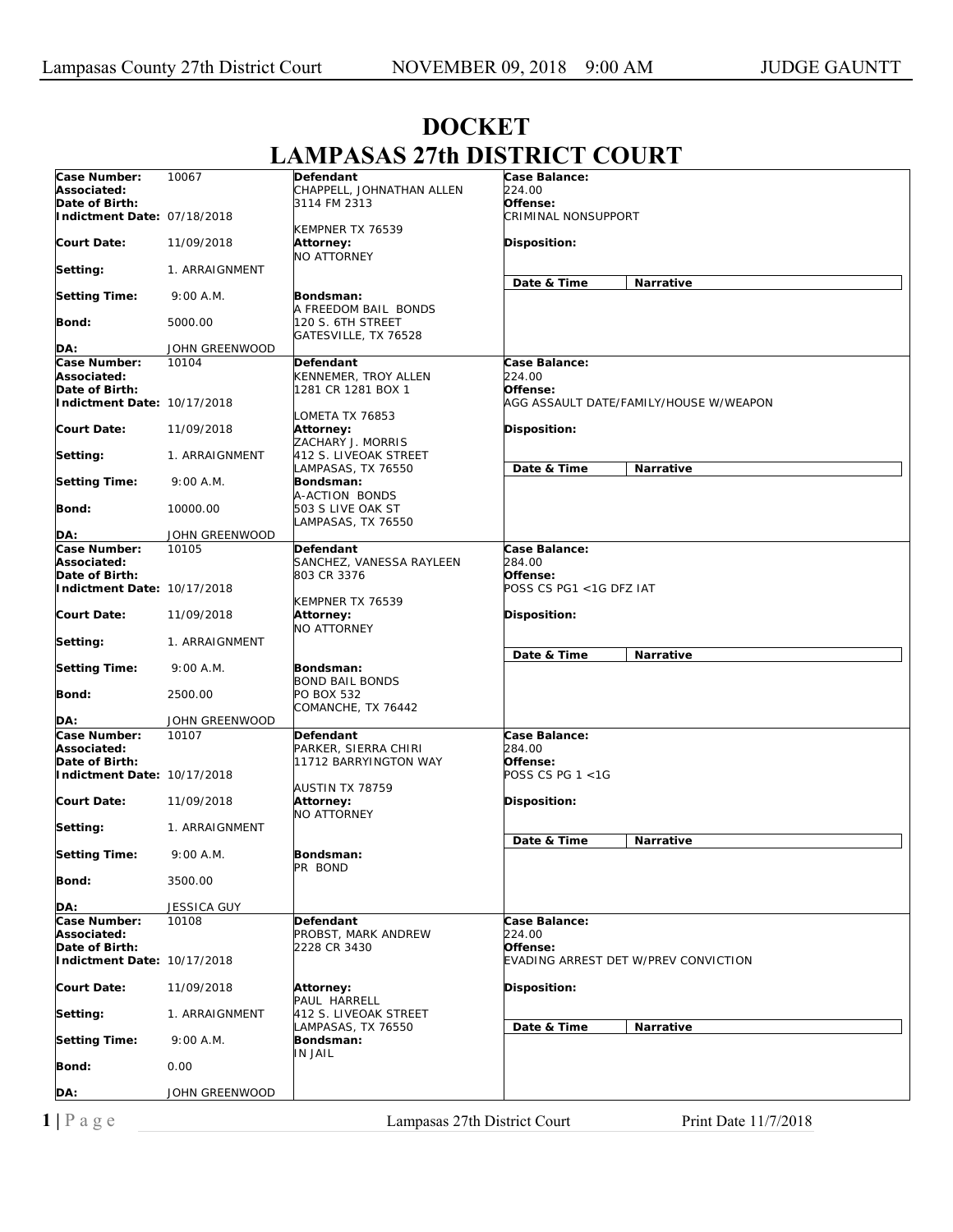| Case Number:                  | 10109                   | Defendant                                                | Case Balance:                             |                                                                |
|-------------------------------|-------------------------|----------------------------------------------------------|-------------------------------------------|----------------------------------------------------------------|
| Associated:                   |                         | GRIBBLE, CASSIDY CHRISTINE                               | 224.00                                    |                                                                |
| Date of Birth:                |                         | 4413 ABIGAIL DR                                          | Offense:                                  |                                                                |
| Indictment Date: 10/17/2018   |                         |                                                          |                                           | FORGERY FINANCIAL INSTRUMENT ELDERLY                           |
| <b>Court Date:</b>            | 11/09/2018              | KILLEEN TX 76549<br>Attorney:                            | Disposition:                              |                                                                |
| Setting:                      | 1. ARRAIGNMENT          | <b>NO ATTORNEY</b>                                       |                                           |                                                                |
| <b>Setting Time:</b>          | 9:00 A.M.               | Bondsman:                                                | Date & Time                               | Narrative                                                      |
| <b>Bond:</b>                  | 1500.00                 | CASH BOND                                                |                                           |                                                                |
|                               |                         |                                                          |                                           |                                                                |
| DA:<br>Case Number:           | JESSICA GUY<br>10110    | Defendant                                                | Case Balance:                             |                                                                |
| Associated:                   |                         | GARCIA, LEE ANTHONY                                      | 224.00                                    |                                                                |
| Date of Birth:                |                         | 603 S. SPRING ST. #1                                     | Offense:                                  |                                                                |
| Indictment Date: 10/17/2018   |                         |                                                          | THEFT OF FIREARM                          |                                                                |
|                               |                         | LAMPASAS TX 76550                                        |                                           |                                                                |
| <b>Court Date:</b>            | 11/09/2018              | Attorney:                                                | Disposition:                              |                                                                |
|                               |                         | <b>NO ATTORNEY</b>                                       |                                           |                                                                |
| Setting:                      | 1. ARRAIGNMENT          |                                                          | Date & Time                               | Narrative                                                      |
| <b>Setting Time:</b>          | 9:00 A.M.               | Bondsman:                                                |                                           |                                                                |
|                               |                         | JIM TIMMONS                                              |                                           |                                                                |
| Bond:                         | 3000.00                 | 1508 W. COMMERCE                                         |                                           |                                                                |
|                               |                         | SAN SABA, TX 76877                                       |                                           |                                                                |
| DA:<br>Case Number:           | JOHN GREENWOOD<br>10111 | Defendant                                                | Case Balance:                             |                                                                |
| Associated:                   |                         | GARCIA, LEE ANTHONY                                      | 284.00                                    |                                                                |
| Date of Birth:                |                         | 603 S. SPRING ST. #1                                     | Offense:                                  |                                                                |
| Indictment Date: 10/17/2018   |                         |                                                          | POSS CS PG1 <1G DFZ IAT                   |                                                                |
| <b>Court Date:</b>            | 11/09/2018              | <b>Attorney:</b><br>NO ATTORNEY                          | Disposition:                              |                                                                |
| Setting:                      | 1. ARRAIGNMENT          |                                                          |                                           |                                                                |
| <b>Setting Time:</b>          | 9:00 A.M.               | Bondsman:                                                | Date & Time                               | Narrative                                                      |
| <b>Bond:</b>                  | 1000.00                 | A-ACTION BONDS<br>503 S LIVE OAK ST                      |                                           |                                                                |
| DA:                           | JOHN GREENWOOD          | LAMPASAS, TX 76550                                       |                                           |                                                                |
| Case Number:                  | 10112                   | Defendant                                                | Case Balance:                             |                                                                |
| Associated:<br>Date of Birth: | 10102                   | PIERCE, MICHAEL RAY<br>805 W. 1ST ST.                    | 284.00<br>Offense:<br>POSS CS PG $1 < 1G$ |                                                                |
| Indictment Date: 10/17/2018   |                         | LAMPASAS TX 76550<br>Attorney:                           | Disposition:                              |                                                                |
| <b>Court Date:</b>            | 11/09/2018              | ZACHARY J. MORRIS                                        |                                           |                                                                |
| Setting:                      | 1. ARRAIGNMENT          | 412 S. LIVEOAK STREET<br>LAMPASAS, TX 76550              | Date & Time                               | Narrative                                                      |
| <b>Setting Time:</b>          | 9:00 A.M.               | Bondsman:<br><b>BOND BAIL BONDS</b>                      |                                           |                                                                |
| <b>Bond:</b>                  | 1500.00                 | PO BOX 532<br>COMANCHE, TX 76442                         |                                           |                                                                |
| DA:                           | JOHN GREENWOOD          |                                                          |                                           |                                                                |
| Case Number:                  | 10102                   | Defendant                                                | Case Balance:                             |                                                                |
| Associated:<br>Date of Birth: | 10082                   | PIERCE, MICHAEL RAY<br>805 W. 1ST ST.                    | 224.00<br>Offense:<br>THEFT OF FIREARM    |                                                                |
| Indictment Date: 10/11/2018   |                         | LAMPASAS TX 76550<br>Attorney:                           | Disposition:                              |                                                                |
| <b>Court Date:</b>            | 11/09/2018              | ZACHARY J. MORRIS                                        |                                           |                                                                |
| Setting:                      | 1. ARRAIGNMENT          | 412 S. LIVEOAK STREET<br>LAMPASAS, TX 76550<br>Bondsman: | Date & Time<br>10/25/2018 10:11           | <b>Narrative</b><br>FTA ON 10/12/18--CAPIAS HAS BEEN           |
| <b>Setting Time:</b>          | 9:00 A.M.               | BOND BAIL BONDS<br>PO BOX 532                            | A.M.                                      | ISSUED--SET THIS CASE FOR 11/9/18 TO<br>KEEP WITH CAUSE #10112 |
| Bond:                         | 1500.00                 | COMANCHE, TX 76442                                       |                                           |                                                                |
| DA:                           | JOHN GREENWOOD          |                                                          |                                           |                                                                |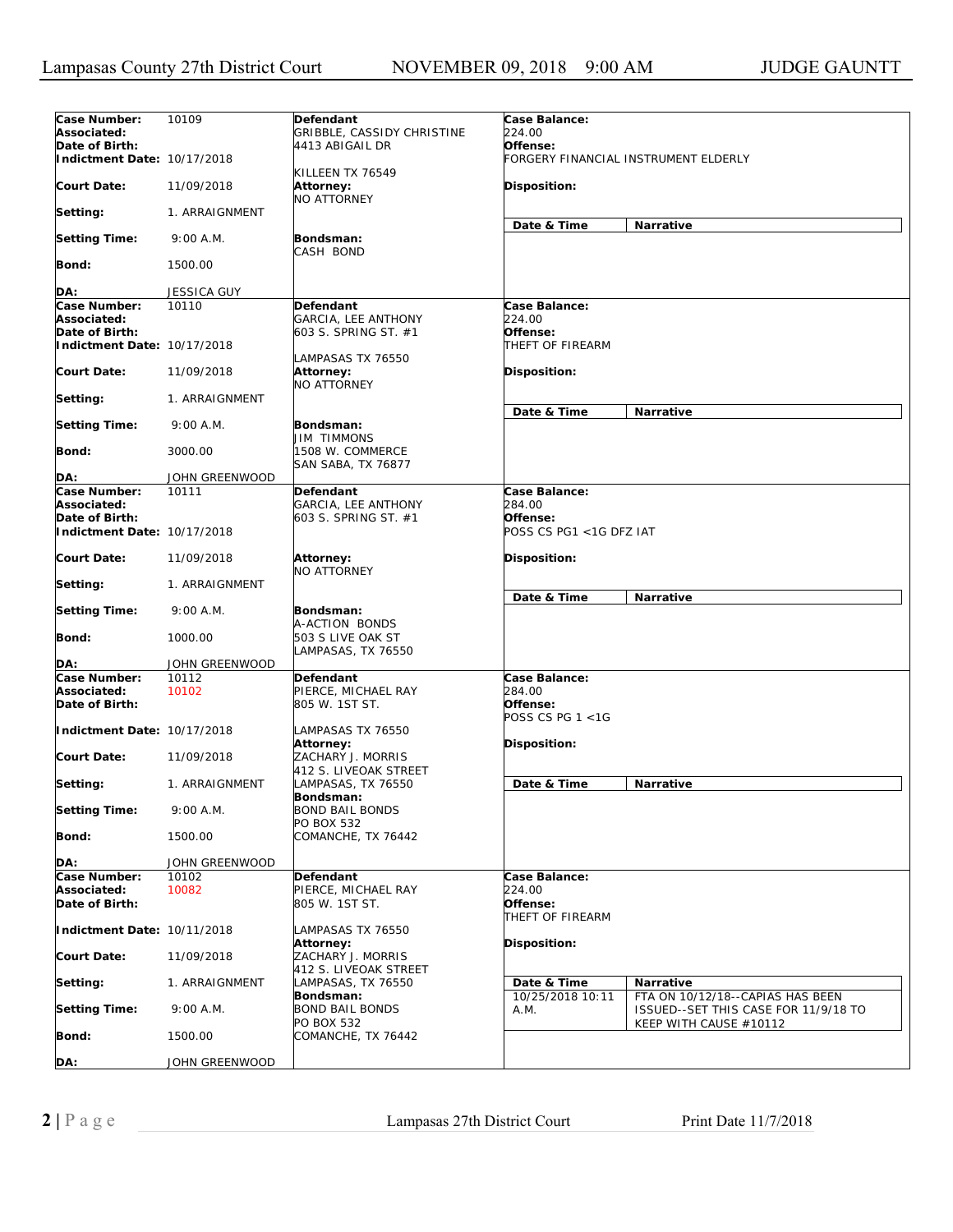| Case Number:                                  | 10113              | Defendant                    | Case Balance:                |                                                |
|-----------------------------------------------|--------------------|------------------------------|------------------------------|------------------------------------------------|
| Associated:                                   |                    | TRYON, JOSHUA J              | 224.00                       |                                                |
|                                               |                    |                              |                              |                                                |
| Date of Birth:                                |                    | 429 PR 4362                  | Offense:                     |                                                |
|                                               |                    |                              | FORGERY FINANCIAL INSTRUMENT |                                                |
| Indictment Date: 10/17/2018                   |                    | KEMPNER TX 76539             |                              |                                                |
|                                               |                    | Attorney:                    | <b>Disposition:</b>          |                                                |
| <b>Court Date:</b>                            | 11/09/2018         | NATALIE W BENNETT            |                              |                                                |
|                                               |                    | 111 E. JACKSON               |                              |                                                |
|                                               |                    |                              |                              |                                                |
| Setting:                                      | 1. ARRAIGNMENT     | <b>BURNET, TX 78611</b>      | Date & Time                  | Narrative                                      |
|                                               |                    | Bondsman:                    |                              |                                                |
| <b>Setting Time:</b>                          | 9:00 A.M.          | <b>IN JAIL</b>               |                              |                                                |
|                                               |                    |                              |                              |                                                |
| Bond:                                         | 0.00               |                              |                              |                                                |
|                                               |                    |                              |                              |                                                |
|                                               |                    |                              |                              |                                                |
| DA:                                           | JESSICA GUY        |                              |                              |                                                |
| Case Number:                                  | 10114              | <b>Defendant</b>             | Case Balance:                |                                                |
| Associated:                                   |                    | ZIRKLE, BRANDON SCOTT        | 224.00                       |                                                |
| Date of Birth:                                |                    | <b>HOMELESS</b>              | Offense:                     |                                                |
|                                               |                    |                              |                              |                                                |
|                                               |                    |                              | THEFT OF FIREARM             |                                                |
| Indictment Date: 10/17/2018                   |                    |                              |                              |                                                |
|                                               |                    | Attorney:                    | Disposition:                 |                                                |
| <b>Court Date:</b>                            | 11/09/2018         | ZACH BOYD                    |                              |                                                |
|                                               |                    | <b>PO BOX 870</b>            |                              |                                                |
|                                               |                    |                              | Date & Time                  |                                                |
| Setting:                                      | 1. ARRAIGNMENT     | COPPERAS COVE, TX 76522      |                              | Narrative                                      |
|                                               |                    | Bondsman:                    |                              |                                                |
| <b>Setting Time:</b>                          | 9:00 A.M.          | <b>IN JAIL</b>               |                              |                                                |
|                                               |                    |                              |                              |                                                |
| Bond:                                         | 0.00               |                              |                              |                                                |
|                                               |                    |                              |                              |                                                |
|                                               |                    |                              |                              |                                                |
| DA:                                           | <b>JESSICA GUY</b> |                              |                              |                                                |
| Case Number:                                  | 10115              | Defendant                    | Case Balance:                |                                                |
| Associated:                                   |                    | BINSFIELD, NICOLE JEAN       | 384.00                       |                                                |
| Date of Birth:                                |                    | 913 S 25TH ST                | Offense:                     |                                                |
|                                               |                    |                              |                              |                                                |
|                                               |                    |                              |                              | DRIVING WHILE INTOXICATED W/CHILD UNDER 15 YOA |
| Indictment Date: 10/17/2018                   |                    | COPPERAS COVE TX 76522       |                              |                                                |
|                                               |                    | Attorney:                    | Disposition:                 |                                                |
| <b>Court Date:</b>                            | 11/09/2018         | <b>NO ATTORNEY</b>           |                              |                                                |
|                                               |                    |                              |                              |                                                |
|                                               |                    |                              | Date & Time                  | Narrative                                      |
| Setting:                                      | 1. ARRAIGNMENT     |                              |                              |                                                |
|                                               |                    | Bondsman:                    |                              |                                                |
| <b>Setting Time:</b>                          | 9:00 A.M.          | A-ACTION BONDS               |                              |                                                |
|                                               |                    | 503 S LIVE OAK ST            |                              |                                                |
| Bond:                                         | 2000.00            | LAMPASAS, TX 76550           |                              |                                                |
|                                               |                    |                              |                              |                                                |
| DA:                                           | JESSICA GUY        |                              |                              |                                                |
|                                               |                    |                              |                              |                                                |
| Case Number:                                  | 10090              | Defendant                    | Case Balance:                |                                                |
| Associated:                                   |                    | SHANKS, JOSEPH RAYMOND       | 284.00                       |                                                |
| Date of Birth:                                |                    | 486 CR 123                   | Offense:                     |                                                |
|                                               |                    |                              | POSS CS PG $1 < 1G$          |                                                |
| Indictment Date: 09/12/2018                   |                    |                              |                              |                                                |
|                                               |                    | <b>BUCKHOLTS TX 76518</b>    |                              |                                                |
|                                               |                    | Attorney:                    | Disposition:                 |                                                |
| <b>Court Date:</b>                            | 11/09/2018         | ZACH BOYD                    |                              |                                                |
|                                               |                    | PO BOX 870                   |                              |                                                |
| Setting:                                      | 2. PRE TRIAL       | COPPERAS COVE, TX 76522      | Date & Time                  | Narrative                                      |
|                                               |                    | Bondsman:                    |                              |                                                |
|                                               |                    |                              |                              |                                                |
| <b>Setting Time:</b>                          | 9:00 A.M.          | <b>ACE BAIL BONDS</b>        |                              |                                                |
|                                               |                    | 7850 CR 252                  |                              |                                                |
| Bond:                                         | 0.00               | <b>BERTRAM, TX 78605</b>     |                              |                                                |
|                                               |                    |                              |                              |                                                |
| DA:                                           | JOHN GREENWOOD     |                              |                              |                                                |
|                                               |                    |                              | Case Balance:                |                                                |
|                                               |                    |                              |                              |                                                |
| Case Number:                                  | 10077              | Defendant                    |                              |                                                |
| Associated:                                   |                    | LOYLESS, ASHLEY NICOLE       | 284.00                       |                                                |
|                                               |                    | 601 GAMEL ST                 | Offense:                     |                                                |
|                                               |                    |                              | POSS CS PG 1 <1G             |                                                |
|                                               |                    |                              |                              |                                                |
| Date of Birth:<br>Indictment Date: 08/15/2018 |                    | LAMPASAS TX 76550            |                              |                                                |
|                                               |                    | Attorney:                    | Disposition:                 |                                                |
|                                               | 11/09/2018         | ZACHARY J. MORRIS            |                              |                                                |
|                                               |                    | 412 S. LIVEOAK STREET        |                              |                                                |
| <b>Court Date:</b><br>Setting:                | 2. PRE TRIAL       | LAMPASAS, TX 76550           |                              | Narrative                                      |
|                                               |                    |                              | Date & Time                  |                                                |
|                                               |                    | Bondsman:                    |                              |                                                |
| <b>Setting Time:</b>                          | 9:00 A.M.          | A-ACTION BONDS               |                              |                                                |
|                                               |                    | 503 S LIVE OAK ST            |                              |                                                |
| Bond:                                         | 0.00               | LAMPASAS, TX 76550           |                              |                                                |
|                                               |                    |                              |                              |                                                |
|                                               |                    |                              |                              |                                                |
| DA:                                           | JESSICA GUY        |                              |                              |                                                |
| $3 P \text{ age}$                             |                    | Lampasas 27th District Court |                              | Print Date 11/7/2018                           |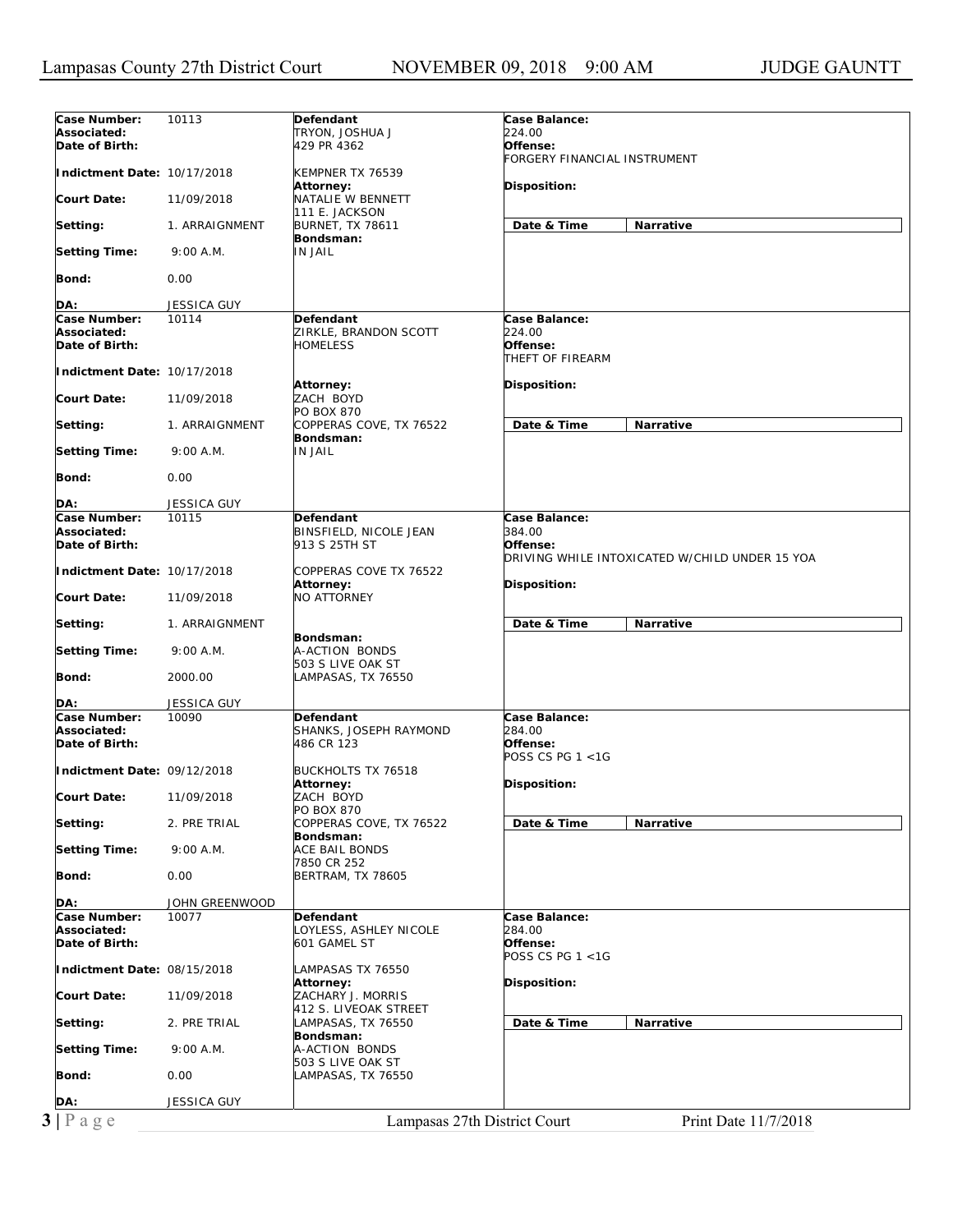| Case Number:<br>10070<br>Defendant<br><b>Case Balance:</b><br>Associated:<br>MCKEE, CHAD DEWAYNE<br>284.00<br>Date of Birth:<br>Offense:<br>7634<br>POSS CS PG $1 < 1$ G<br>Indictment Date: 08/15/2018<br>QUINLAN TX 75474<br>Attorney:<br>Disposition:<br><b>Court Date:</b><br>11/09/2018<br>NICHOLAS SMITH<br>100 W CENTRAL TEXAS EXPRESSWAY<br>Date & Time<br><b>STE 309</b><br>Narrative<br>Setting:<br>2. PRE TRIAL<br>HARKER HEIGHTS, TX 76548<br><b>Setting Time:</b><br>9:00 A.M.<br>Bondsman:<br>ALVERNON JONES DBA BAD BOY<br>Bond:<br>3000.00<br><b>BAIL BONDS</b><br>200 E JEFFERSON ST STE 2<br>DA:<br>WAXAHACHIE, TX 75165<br>JESSICA GUY<br>Case Balance:<br>Case Number:<br>10082<br>Defendant<br>334.00<br>Associated:<br>10102<br>PIERCE, MICHAEL RAY<br>Date of Birth:<br>805 W. 1ST ST.<br>Offense:<br>POSS CS PG $1 < 1G$<br>Indictment Date: 08/15/2018<br>LAMPASAS TX 76550<br>Attorney:<br>Disposition:<br><b>Court Date:</b><br>ZACHARY J. MORRIS<br>11/09/2018<br>412 S. LIVEOAK STREET<br>Date & Time<br>Setting:<br>2. PRE TRIAL<br>LAMPASAS, TX 76550<br>Narrative<br>Bondsman:<br>10/25/2018 10:13<br>FTA ON 10/12/18--CAPIAS HAS BEEN<br><b>Setting Time:</b><br><b>IN JAIL</b><br>9:00 A.M.<br>A.M.<br>ISSUED--SET THIS CASE FOR 11/9/18 TO<br>KEEP WITH CAUSE #10112<br>Bond:<br>0.00<br>DA:<br>JOHN GREENWOOD<br>Case Number:<br>10081<br>Case Balance:<br>Defendant<br>284.00<br>Associated:<br>ERIKSEN, VERONICA LEE<br>Offense:<br>Date of Birth:<br>1113 E. 4TH<br>POSS CS PG $1 > = 16 < 4G$<br>Indictment Date: 08/15/2018<br>LAMPASAS TX 76550<br>Disposition:<br>Attorney:<br>RALEIGH H VAN TREASE<br><b>Court Date:</b><br>11/09/2018<br>P.O. BOX 341045 AUSTIN TX 78734<br>Date & Time<br>Setting:<br>2. PRE TRIAL<br>LAKEWAY, TX 78734<br>Narrative<br>Bondsman:<br><b>Setting Time:</b><br><b>BOND BAIL BONDS</b><br>9:00 A.M.<br>PO BOX 532<br>Bond:<br>3000.00<br>COMANCHE, TX 76442<br>JESSICA GUY<br>DA:<br>Case Number:<br>Case Balance:<br>9463<br>Defendant<br>Associated:<br>334.00<br>QUENOMOEN, CHRISTOPHER TODD<br>Offense:<br>Date of Birth:<br>506 E. 6TH ST.<br>POSS CS PG $1 < 1G$<br>LAMPASAS, TEXAS 765550<br>Indictment Date: 11/25/2015<br>LAMPASAS TX 76550<br>Attorney:<br>Disposition:<br>NATALIE W BENNETT<br><b>Court Date:</b><br>11/09/2018<br>111 E. JACKSON<br><b>BURNET, TX 78611</b><br>Date & Time<br>Setting:<br>3. PLEA<br>Narrative<br>Bondsman:<br><b>JIM TIMMONS</b><br><b>Setting Time:</b><br>9:00 A.M.<br>1508 W. COMMERCE<br>Bond:<br>3000.00<br>SAN SABA, TX 76877<br>DA:<br>JESSICA GUY<br>Case Number:<br>Case Balance:<br>9325<br>Defendant<br>Associated:<br>9378<br>ALVAREZ, ISREAL<br>554.00<br>Date of Birth:<br>501 N. SUMMER ST.<br>Offense:<br>EVADING ARREST DET W/PREV CONVICTION<br>Indictment Date: 01/21/2015<br>Disposition:<br>Attorney:<br>NATALIE W BENNETT<br><b>Court Date:</b><br>11/09/2018<br>111 E. JACKSON<br>Date & Time<br>Narrative<br>Setting:<br>4. OPEN PLEA<br><b>BURNET, TX 78611</b><br>Bondsman:<br><b>Setting Time:</b><br>9:00 A.M.<br>AA ACTION BAIL BONDS<br>216 WEST UNIVERSITY SUITE A<br>Bond:<br>1500.00<br>GEORGETOWN, TX 78626<br>DA:<br><b>JESSICA GUY</b> |           |                              |                      |
|----------------------------------------------------------------------------------------------------------------------------------------------------------------------------------------------------------------------------------------------------------------------------------------------------------------------------------------------------------------------------------------------------------------------------------------------------------------------------------------------------------------------------------------------------------------------------------------------------------------------------------------------------------------------------------------------------------------------------------------------------------------------------------------------------------------------------------------------------------------------------------------------------------------------------------------------------------------------------------------------------------------------------------------------------------------------------------------------------------------------------------------------------------------------------------------------------------------------------------------------------------------------------------------------------------------------------------------------------------------------------------------------------------------------------------------------------------------------------------------------------------------------------------------------------------------------------------------------------------------------------------------------------------------------------------------------------------------------------------------------------------------------------------------------------------------------------------------------------------------------------------------------------------------------------------------------------------------------------------------------------------------------------------------------------------------------------------------------------------------------------------------------------------------------------------------------------------------------------------------------------------------------------------------------------------------------------------------------------------------------------------------------------------------------------------------------------------------------------------------------------------------------------------------------------------------------------------------------------------------------------------------------------------------------------------------------------------------------------------------------------------------------------------------------------------------------------------------------------------------------------------------------------------------------------------------------------------------------------------------------------------------------------------------------------------------------------------------------------------------------------------------------------------------------------------------------------|-----------|------------------------------|----------------------|
|                                                                                                                                                                                                                                                                                                                                                                                                                                                                                                                                                                                                                                                                                                                                                                                                                                                                                                                                                                                                                                                                                                                                                                                                                                                                                                                                                                                                                                                                                                                                                                                                                                                                                                                                                                                                                                                                                                                                                                                                                                                                                                                                                                                                                                                                                                                                                                                                                                                                                                                                                                                                                                                                                                                                                                                                                                                                                                                                                                                                                                                                                                                                                                                                    |           |                              |                      |
|                                                                                                                                                                                                                                                                                                                                                                                                                                                                                                                                                                                                                                                                                                                                                                                                                                                                                                                                                                                                                                                                                                                                                                                                                                                                                                                                                                                                                                                                                                                                                                                                                                                                                                                                                                                                                                                                                                                                                                                                                                                                                                                                                                                                                                                                                                                                                                                                                                                                                                                                                                                                                                                                                                                                                                                                                                                                                                                                                                                                                                                                                                                                                                                                    |           |                              |                      |
|                                                                                                                                                                                                                                                                                                                                                                                                                                                                                                                                                                                                                                                                                                                                                                                                                                                                                                                                                                                                                                                                                                                                                                                                                                                                                                                                                                                                                                                                                                                                                                                                                                                                                                                                                                                                                                                                                                                                                                                                                                                                                                                                                                                                                                                                                                                                                                                                                                                                                                                                                                                                                                                                                                                                                                                                                                                                                                                                                                                                                                                                                                                                                                                                    |           |                              |                      |
|                                                                                                                                                                                                                                                                                                                                                                                                                                                                                                                                                                                                                                                                                                                                                                                                                                                                                                                                                                                                                                                                                                                                                                                                                                                                                                                                                                                                                                                                                                                                                                                                                                                                                                                                                                                                                                                                                                                                                                                                                                                                                                                                                                                                                                                                                                                                                                                                                                                                                                                                                                                                                                                                                                                                                                                                                                                                                                                                                                                                                                                                                                                                                                                                    |           |                              |                      |
|                                                                                                                                                                                                                                                                                                                                                                                                                                                                                                                                                                                                                                                                                                                                                                                                                                                                                                                                                                                                                                                                                                                                                                                                                                                                                                                                                                                                                                                                                                                                                                                                                                                                                                                                                                                                                                                                                                                                                                                                                                                                                                                                                                                                                                                                                                                                                                                                                                                                                                                                                                                                                                                                                                                                                                                                                                                                                                                                                                                                                                                                                                                                                                                                    |           |                              |                      |
|                                                                                                                                                                                                                                                                                                                                                                                                                                                                                                                                                                                                                                                                                                                                                                                                                                                                                                                                                                                                                                                                                                                                                                                                                                                                                                                                                                                                                                                                                                                                                                                                                                                                                                                                                                                                                                                                                                                                                                                                                                                                                                                                                                                                                                                                                                                                                                                                                                                                                                                                                                                                                                                                                                                                                                                                                                                                                                                                                                                                                                                                                                                                                                                                    |           |                              |                      |
|                                                                                                                                                                                                                                                                                                                                                                                                                                                                                                                                                                                                                                                                                                                                                                                                                                                                                                                                                                                                                                                                                                                                                                                                                                                                                                                                                                                                                                                                                                                                                                                                                                                                                                                                                                                                                                                                                                                                                                                                                                                                                                                                                                                                                                                                                                                                                                                                                                                                                                                                                                                                                                                                                                                                                                                                                                                                                                                                                                                                                                                                                                                                                                                                    |           |                              |                      |
|                                                                                                                                                                                                                                                                                                                                                                                                                                                                                                                                                                                                                                                                                                                                                                                                                                                                                                                                                                                                                                                                                                                                                                                                                                                                                                                                                                                                                                                                                                                                                                                                                                                                                                                                                                                                                                                                                                                                                                                                                                                                                                                                                                                                                                                                                                                                                                                                                                                                                                                                                                                                                                                                                                                                                                                                                                                                                                                                                                                                                                                                                                                                                                                                    |           |                              |                      |
|                                                                                                                                                                                                                                                                                                                                                                                                                                                                                                                                                                                                                                                                                                                                                                                                                                                                                                                                                                                                                                                                                                                                                                                                                                                                                                                                                                                                                                                                                                                                                                                                                                                                                                                                                                                                                                                                                                                                                                                                                                                                                                                                                                                                                                                                                                                                                                                                                                                                                                                                                                                                                                                                                                                                                                                                                                                                                                                                                                                                                                                                                                                                                                                                    |           |                              |                      |
|                                                                                                                                                                                                                                                                                                                                                                                                                                                                                                                                                                                                                                                                                                                                                                                                                                                                                                                                                                                                                                                                                                                                                                                                                                                                                                                                                                                                                                                                                                                                                                                                                                                                                                                                                                                                                                                                                                                                                                                                                                                                                                                                                                                                                                                                                                                                                                                                                                                                                                                                                                                                                                                                                                                                                                                                                                                                                                                                                                                                                                                                                                                                                                                                    |           |                              |                      |
|                                                                                                                                                                                                                                                                                                                                                                                                                                                                                                                                                                                                                                                                                                                                                                                                                                                                                                                                                                                                                                                                                                                                                                                                                                                                                                                                                                                                                                                                                                                                                                                                                                                                                                                                                                                                                                                                                                                                                                                                                                                                                                                                                                                                                                                                                                                                                                                                                                                                                                                                                                                                                                                                                                                                                                                                                                                                                                                                                                                                                                                                                                                                                                                                    |           |                              |                      |
|                                                                                                                                                                                                                                                                                                                                                                                                                                                                                                                                                                                                                                                                                                                                                                                                                                                                                                                                                                                                                                                                                                                                                                                                                                                                                                                                                                                                                                                                                                                                                                                                                                                                                                                                                                                                                                                                                                                                                                                                                                                                                                                                                                                                                                                                                                                                                                                                                                                                                                                                                                                                                                                                                                                                                                                                                                                                                                                                                                                                                                                                                                                                                                                                    |           |                              |                      |
|                                                                                                                                                                                                                                                                                                                                                                                                                                                                                                                                                                                                                                                                                                                                                                                                                                                                                                                                                                                                                                                                                                                                                                                                                                                                                                                                                                                                                                                                                                                                                                                                                                                                                                                                                                                                                                                                                                                                                                                                                                                                                                                                                                                                                                                                                                                                                                                                                                                                                                                                                                                                                                                                                                                                                                                                                                                                                                                                                                                                                                                                                                                                                                                                    |           |                              |                      |
|                                                                                                                                                                                                                                                                                                                                                                                                                                                                                                                                                                                                                                                                                                                                                                                                                                                                                                                                                                                                                                                                                                                                                                                                                                                                                                                                                                                                                                                                                                                                                                                                                                                                                                                                                                                                                                                                                                                                                                                                                                                                                                                                                                                                                                                                                                                                                                                                                                                                                                                                                                                                                                                                                                                                                                                                                                                                                                                                                                                                                                                                                                                                                                                                    |           |                              |                      |
|                                                                                                                                                                                                                                                                                                                                                                                                                                                                                                                                                                                                                                                                                                                                                                                                                                                                                                                                                                                                                                                                                                                                                                                                                                                                                                                                                                                                                                                                                                                                                                                                                                                                                                                                                                                                                                                                                                                                                                                                                                                                                                                                                                                                                                                                                                                                                                                                                                                                                                                                                                                                                                                                                                                                                                                                                                                                                                                                                                                                                                                                                                                                                                                                    |           |                              |                      |
|                                                                                                                                                                                                                                                                                                                                                                                                                                                                                                                                                                                                                                                                                                                                                                                                                                                                                                                                                                                                                                                                                                                                                                                                                                                                                                                                                                                                                                                                                                                                                                                                                                                                                                                                                                                                                                                                                                                                                                                                                                                                                                                                                                                                                                                                                                                                                                                                                                                                                                                                                                                                                                                                                                                                                                                                                                                                                                                                                                                                                                                                                                                                                                                                    |           |                              |                      |
|                                                                                                                                                                                                                                                                                                                                                                                                                                                                                                                                                                                                                                                                                                                                                                                                                                                                                                                                                                                                                                                                                                                                                                                                                                                                                                                                                                                                                                                                                                                                                                                                                                                                                                                                                                                                                                                                                                                                                                                                                                                                                                                                                                                                                                                                                                                                                                                                                                                                                                                                                                                                                                                                                                                                                                                                                                                                                                                                                                                                                                                                                                                                                                                                    |           |                              |                      |
|                                                                                                                                                                                                                                                                                                                                                                                                                                                                                                                                                                                                                                                                                                                                                                                                                                                                                                                                                                                                                                                                                                                                                                                                                                                                                                                                                                                                                                                                                                                                                                                                                                                                                                                                                                                                                                                                                                                                                                                                                                                                                                                                                                                                                                                                                                                                                                                                                                                                                                                                                                                                                                                                                                                                                                                                                                                                                                                                                                                                                                                                                                                                                                                                    |           |                              |                      |
|                                                                                                                                                                                                                                                                                                                                                                                                                                                                                                                                                                                                                                                                                                                                                                                                                                                                                                                                                                                                                                                                                                                                                                                                                                                                                                                                                                                                                                                                                                                                                                                                                                                                                                                                                                                                                                                                                                                                                                                                                                                                                                                                                                                                                                                                                                                                                                                                                                                                                                                                                                                                                                                                                                                                                                                                                                                                                                                                                                                                                                                                                                                                                                                                    |           |                              |                      |
|                                                                                                                                                                                                                                                                                                                                                                                                                                                                                                                                                                                                                                                                                                                                                                                                                                                                                                                                                                                                                                                                                                                                                                                                                                                                                                                                                                                                                                                                                                                                                                                                                                                                                                                                                                                                                                                                                                                                                                                                                                                                                                                                                                                                                                                                                                                                                                                                                                                                                                                                                                                                                                                                                                                                                                                                                                                                                                                                                                                                                                                                                                                                                                                                    |           |                              |                      |
|                                                                                                                                                                                                                                                                                                                                                                                                                                                                                                                                                                                                                                                                                                                                                                                                                                                                                                                                                                                                                                                                                                                                                                                                                                                                                                                                                                                                                                                                                                                                                                                                                                                                                                                                                                                                                                                                                                                                                                                                                                                                                                                                                                                                                                                                                                                                                                                                                                                                                                                                                                                                                                                                                                                                                                                                                                                                                                                                                                                                                                                                                                                                                                                                    |           |                              |                      |
|                                                                                                                                                                                                                                                                                                                                                                                                                                                                                                                                                                                                                                                                                                                                                                                                                                                                                                                                                                                                                                                                                                                                                                                                                                                                                                                                                                                                                                                                                                                                                                                                                                                                                                                                                                                                                                                                                                                                                                                                                                                                                                                                                                                                                                                                                                                                                                                                                                                                                                                                                                                                                                                                                                                                                                                                                                                                                                                                                                                                                                                                                                                                                                                                    |           |                              |                      |
|                                                                                                                                                                                                                                                                                                                                                                                                                                                                                                                                                                                                                                                                                                                                                                                                                                                                                                                                                                                                                                                                                                                                                                                                                                                                                                                                                                                                                                                                                                                                                                                                                                                                                                                                                                                                                                                                                                                                                                                                                                                                                                                                                                                                                                                                                                                                                                                                                                                                                                                                                                                                                                                                                                                                                                                                                                                                                                                                                                                                                                                                                                                                                                                                    |           |                              |                      |
|                                                                                                                                                                                                                                                                                                                                                                                                                                                                                                                                                                                                                                                                                                                                                                                                                                                                                                                                                                                                                                                                                                                                                                                                                                                                                                                                                                                                                                                                                                                                                                                                                                                                                                                                                                                                                                                                                                                                                                                                                                                                                                                                                                                                                                                                                                                                                                                                                                                                                                                                                                                                                                                                                                                                                                                                                                                                                                                                                                                                                                                                                                                                                                                                    |           |                              |                      |
|                                                                                                                                                                                                                                                                                                                                                                                                                                                                                                                                                                                                                                                                                                                                                                                                                                                                                                                                                                                                                                                                                                                                                                                                                                                                                                                                                                                                                                                                                                                                                                                                                                                                                                                                                                                                                                                                                                                                                                                                                                                                                                                                                                                                                                                                                                                                                                                                                                                                                                                                                                                                                                                                                                                                                                                                                                                                                                                                                                                                                                                                                                                                                                                                    |           |                              |                      |
|                                                                                                                                                                                                                                                                                                                                                                                                                                                                                                                                                                                                                                                                                                                                                                                                                                                                                                                                                                                                                                                                                                                                                                                                                                                                                                                                                                                                                                                                                                                                                                                                                                                                                                                                                                                                                                                                                                                                                                                                                                                                                                                                                                                                                                                                                                                                                                                                                                                                                                                                                                                                                                                                                                                                                                                                                                                                                                                                                                                                                                                                                                                                                                                                    |           |                              |                      |
|                                                                                                                                                                                                                                                                                                                                                                                                                                                                                                                                                                                                                                                                                                                                                                                                                                                                                                                                                                                                                                                                                                                                                                                                                                                                                                                                                                                                                                                                                                                                                                                                                                                                                                                                                                                                                                                                                                                                                                                                                                                                                                                                                                                                                                                                                                                                                                                                                                                                                                                                                                                                                                                                                                                                                                                                                                                                                                                                                                                                                                                                                                                                                                                                    |           |                              |                      |
|                                                                                                                                                                                                                                                                                                                                                                                                                                                                                                                                                                                                                                                                                                                                                                                                                                                                                                                                                                                                                                                                                                                                                                                                                                                                                                                                                                                                                                                                                                                                                                                                                                                                                                                                                                                                                                                                                                                                                                                                                                                                                                                                                                                                                                                                                                                                                                                                                                                                                                                                                                                                                                                                                                                                                                                                                                                                                                                                                                                                                                                                                                                                                                                                    |           |                              |                      |
|                                                                                                                                                                                                                                                                                                                                                                                                                                                                                                                                                                                                                                                                                                                                                                                                                                                                                                                                                                                                                                                                                                                                                                                                                                                                                                                                                                                                                                                                                                                                                                                                                                                                                                                                                                                                                                                                                                                                                                                                                                                                                                                                                                                                                                                                                                                                                                                                                                                                                                                                                                                                                                                                                                                                                                                                                                                                                                                                                                                                                                                                                                                                                                                                    |           |                              |                      |
|                                                                                                                                                                                                                                                                                                                                                                                                                                                                                                                                                                                                                                                                                                                                                                                                                                                                                                                                                                                                                                                                                                                                                                                                                                                                                                                                                                                                                                                                                                                                                                                                                                                                                                                                                                                                                                                                                                                                                                                                                                                                                                                                                                                                                                                                                                                                                                                                                                                                                                                                                                                                                                                                                                                                                                                                                                                                                                                                                                                                                                                                                                                                                                                                    |           |                              |                      |
|                                                                                                                                                                                                                                                                                                                                                                                                                                                                                                                                                                                                                                                                                                                                                                                                                                                                                                                                                                                                                                                                                                                                                                                                                                                                                                                                                                                                                                                                                                                                                                                                                                                                                                                                                                                                                                                                                                                                                                                                                                                                                                                                                                                                                                                                                                                                                                                                                                                                                                                                                                                                                                                                                                                                                                                                                                                                                                                                                                                                                                                                                                                                                                                                    |           |                              |                      |
|                                                                                                                                                                                                                                                                                                                                                                                                                                                                                                                                                                                                                                                                                                                                                                                                                                                                                                                                                                                                                                                                                                                                                                                                                                                                                                                                                                                                                                                                                                                                                                                                                                                                                                                                                                                                                                                                                                                                                                                                                                                                                                                                                                                                                                                                                                                                                                                                                                                                                                                                                                                                                                                                                                                                                                                                                                                                                                                                                                                                                                                                                                                                                                                                    |           |                              |                      |
|                                                                                                                                                                                                                                                                                                                                                                                                                                                                                                                                                                                                                                                                                                                                                                                                                                                                                                                                                                                                                                                                                                                                                                                                                                                                                                                                                                                                                                                                                                                                                                                                                                                                                                                                                                                                                                                                                                                                                                                                                                                                                                                                                                                                                                                                                                                                                                                                                                                                                                                                                                                                                                                                                                                                                                                                                                                                                                                                                                                                                                                                                                                                                                                                    |           |                              |                      |
|                                                                                                                                                                                                                                                                                                                                                                                                                                                                                                                                                                                                                                                                                                                                                                                                                                                                                                                                                                                                                                                                                                                                                                                                                                                                                                                                                                                                                                                                                                                                                                                                                                                                                                                                                                                                                                                                                                                                                                                                                                                                                                                                                                                                                                                                                                                                                                                                                                                                                                                                                                                                                                                                                                                                                                                                                                                                                                                                                                                                                                                                                                                                                                                                    |           |                              |                      |
|                                                                                                                                                                                                                                                                                                                                                                                                                                                                                                                                                                                                                                                                                                                                                                                                                                                                                                                                                                                                                                                                                                                                                                                                                                                                                                                                                                                                                                                                                                                                                                                                                                                                                                                                                                                                                                                                                                                                                                                                                                                                                                                                                                                                                                                                                                                                                                                                                                                                                                                                                                                                                                                                                                                                                                                                                                                                                                                                                                                                                                                                                                                                                                                                    |           |                              |                      |
|                                                                                                                                                                                                                                                                                                                                                                                                                                                                                                                                                                                                                                                                                                                                                                                                                                                                                                                                                                                                                                                                                                                                                                                                                                                                                                                                                                                                                                                                                                                                                                                                                                                                                                                                                                                                                                                                                                                                                                                                                                                                                                                                                                                                                                                                                                                                                                                                                                                                                                                                                                                                                                                                                                                                                                                                                                                                                                                                                                                                                                                                                                                                                                                                    |           |                              |                      |
|                                                                                                                                                                                                                                                                                                                                                                                                                                                                                                                                                                                                                                                                                                                                                                                                                                                                                                                                                                                                                                                                                                                                                                                                                                                                                                                                                                                                                                                                                                                                                                                                                                                                                                                                                                                                                                                                                                                                                                                                                                                                                                                                                                                                                                                                                                                                                                                                                                                                                                                                                                                                                                                                                                                                                                                                                                                                                                                                                                                                                                                                                                                                                                                                    |           |                              |                      |
|                                                                                                                                                                                                                                                                                                                                                                                                                                                                                                                                                                                                                                                                                                                                                                                                                                                                                                                                                                                                                                                                                                                                                                                                                                                                                                                                                                                                                                                                                                                                                                                                                                                                                                                                                                                                                                                                                                                                                                                                                                                                                                                                                                                                                                                                                                                                                                                                                                                                                                                                                                                                                                                                                                                                                                                                                                                                                                                                                                                                                                                                                                                                                                                                    |           |                              |                      |
|                                                                                                                                                                                                                                                                                                                                                                                                                                                                                                                                                                                                                                                                                                                                                                                                                                                                                                                                                                                                                                                                                                                                                                                                                                                                                                                                                                                                                                                                                                                                                                                                                                                                                                                                                                                                                                                                                                                                                                                                                                                                                                                                                                                                                                                                                                                                                                                                                                                                                                                                                                                                                                                                                                                                                                                                                                                                                                                                                                                                                                                                                                                                                                                                    |           |                              |                      |
|                                                                                                                                                                                                                                                                                                                                                                                                                                                                                                                                                                                                                                                                                                                                                                                                                                                                                                                                                                                                                                                                                                                                                                                                                                                                                                                                                                                                                                                                                                                                                                                                                                                                                                                                                                                                                                                                                                                                                                                                                                                                                                                                                                                                                                                                                                                                                                                                                                                                                                                                                                                                                                                                                                                                                                                                                                                                                                                                                                                                                                                                                                                                                                                                    |           |                              |                      |
|                                                                                                                                                                                                                                                                                                                                                                                                                                                                                                                                                                                                                                                                                                                                                                                                                                                                                                                                                                                                                                                                                                                                                                                                                                                                                                                                                                                                                                                                                                                                                                                                                                                                                                                                                                                                                                                                                                                                                                                                                                                                                                                                                                                                                                                                                                                                                                                                                                                                                                                                                                                                                                                                                                                                                                                                                                                                                                                                                                                                                                                                                                                                                                                                    |           |                              |                      |
|                                                                                                                                                                                                                                                                                                                                                                                                                                                                                                                                                                                                                                                                                                                                                                                                                                                                                                                                                                                                                                                                                                                                                                                                                                                                                                                                                                                                                                                                                                                                                                                                                                                                                                                                                                                                                                                                                                                                                                                                                                                                                                                                                                                                                                                                                                                                                                                                                                                                                                                                                                                                                                                                                                                                                                                                                                                                                                                                                                                                                                                                                                                                                                                                    |           |                              |                      |
|                                                                                                                                                                                                                                                                                                                                                                                                                                                                                                                                                                                                                                                                                                                                                                                                                                                                                                                                                                                                                                                                                                                                                                                                                                                                                                                                                                                                                                                                                                                                                                                                                                                                                                                                                                                                                                                                                                                                                                                                                                                                                                                                                                                                                                                                                                                                                                                                                                                                                                                                                                                                                                                                                                                                                                                                                                                                                                                                                                                                                                                                                                                                                                                                    |           |                              |                      |
|                                                                                                                                                                                                                                                                                                                                                                                                                                                                                                                                                                                                                                                                                                                                                                                                                                                                                                                                                                                                                                                                                                                                                                                                                                                                                                                                                                                                                                                                                                                                                                                                                                                                                                                                                                                                                                                                                                                                                                                                                                                                                                                                                                                                                                                                                                                                                                                                                                                                                                                                                                                                                                                                                                                                                                                                                                                                                                                                                                                                                                                                                                                                                                                                    |           |                              |                      |
|                                                                                                                                                                                                                                                                                                                                                                                                                                                                                                                                                                                                                                                                                                                                                                                                                                                                                                                                                                                                                                                                                                                                                                                                                                                                                                                                                                                                                                                                                                                                                                                                                                                                                                                                                                                                                                                                                                                                                                                                                                                                                                                                                                                                                                                                                                                                                                                                                                                                                                                                                                                                                                                                                                                                                                                                                                                                                                                                                                                                                                                                                                                                                                                                    |           |                              |                      |
|                                                                                                                                                                                                                                                                                                                                                                                                                                                                                                                                                                                                                                                                                                                                                                                                                                                                                                                                                                                                                                                                                                                                                                                                                                                                                                                                                                                                                                                                                                                                                                                                                                                                                                                                                                                                                                                                                                                                                                                                                                                                                                                                                                                                                                                                                                                                                                                                                                                                                                                                                                                                                                                                                                                                                                                                                                                                                                                                                                                                                                                                                                                                                                                                    |           |                              |                      |
|                                                                                                                                                                                                                                                                                                                                                                                                                                                                                                                                                                                                                                                                                                                                                                                                                                                                                                                                                                                                                                                                                                                                                                                                                                                                                                                                                                                                                                                                                                                                                                                                                                                                                                                                                                                                                                                                                                                                                                                                                                                                                                                                                                                                                                                                                                                                                                                                                                                                                                                                                                                                                                                                                                                                                                                                                                                                                                                                                                                                                                                                                                                                                                                                    |           |                              |                      |
|                                                                                                                                                                                                                                                                                                                                                                                                                                                                                                                                                                                                                                                                                                                                                                                                                                                                                                                                                                                                                                                                                                                                                                                                                                                                                                                                                                                                                                                                                                                                                                                                                                                                                                                                                                                                                                                                                                                                                                                                                                                                                                                                                                                                                                                                                                                                                                                                                                                                                                                                                                                                                                                                                                                                                                                                                                                                                                                                                                                                                                                                                                                                                                                                    |           |                              |                      |
|                                                                                                                                                                                                                                                                                                                                                                                                                                                                                                                                                                                                                                                                                                                                                                                                                                                                                                                                                                                                                                                                                                                                                                                                                                                                                                                                                                                                                                                                                                                                                                                                                                                                                                                                                                                                                                                                                                                                                                                                                                                                                                                                                                                                                                                                                                                                                                                                                                                                                                                                                                                                                                                                                                                                                                                                                                                                                                                                                                                                                                                                                                                                                                                                    |           |                              |                      |
|                                                                                                                                                                                                                                                                                                                                                                                                                                                                                                                                                                                                                                                                                                                                                                                                                                                                                                                                                                                                                                                                                                                                                                                                                                                                                                                                                                                                                                                                                                                                                                                                                                                                                                                                                                                                                                                                                                                                                                                                                                                                                                                                                                                                                                                                                                                                                                                                                                                                                                                                                                                                                                                                                                                                                                                                                                                                                                                                                                                                                                                                                                                                                                                                    |           |                              |                      |
|                                                                                                                                                                                                                                                                                                                                                                                                                                                                                                                                                                                                                                                                                                                                                                                                                                                                                                                                                                                                                                                                                                                                                                                                                                                                                                                                                                                                                                                                                                                                                                                                                                                                                                                                                                                                                                                                                                                                                                                                                                                                                                                                                                                                                                                                                                                                                                                                                                                                                                                                                                                                                                                                                                                                                                                                                                                                                                                                                                                                                                                                                                                                                                                                    |           |                              |                      |
|                                                                                                                                                                                                                                                                                                                                                                                                                                                                                                                                                                                                                                                                                                                                                                                                                                                                                                                                                                                                                                                                                                                                                                                                                                                                                                                                                                                                                                                                                                                                                                                                                                                                                                                                                                                                                                                                                                                                                                                                                                                                                                                                                                                                                                                                                                                                                                                                                                                                                                                                                                                                                                                                                                                                                                                                                                                                                                                                                                                                                                                                                                                                                                                                    |           |                              |                      |
|                                                                                                                                                                                                                                                                                                                                                                                                                                                                                                                                                                                                                                                                                                                                                                                                                                                                                                                                                                                                                                                                                                                                                                                                                                                                                                                                                                                                                                                                                                                                                                                                                                                                                                                                                                                                                                                                                                                                                                                                                                                                                                                                                                                                                                                                                                                                                                                                                                                                                                                                                                                                                                                                                                                                                                                                                                                                                                                                                                                                                                                                                                                                                                                                    |           |                              |                      |
|                                                                                                                                                                                                                                                                                                                                                                                                                                                                                                                                                                                                                                                                                                                                                                                                                                                                                                                                                                                                                                                                                                                                                                                                                                                                                                                                                                                                                                                                                                                                                                                                                                                                                                                                                                                                                                                                                                                                                                                                                                                                                                                                                                                                                                                                                                                                                                                                                                                                                                                                                                                                                                                                                                                                                                                                                                                                                                                                                                                                                                                                                                                                                                                                    |           |                              |                      |
|                                                                                                                                                                                                                                                                                                                                                                                                                                                                                                                                                                                                                                                                                                                                                                                                                                                                                                                                                                                                                                                                                                                                                                                                                                                                                                                                                                                                                                                                                                                                                                                                                                                                                                                                                                                                                                                                                                                                                                                                                                                                                                                                                                                                                                                                                                                                                                                                                                                                                                                                                                                                                                                                                                                                                                                                                                                                                                                                                                                                                                                                                                                                                                                                    |           |                              |                      |
|                                                                                                                                                                                                                                                                                                                                                                                                                                                                                                                                                                                                                                                                                                                                                                                                                                                                                                                                                                                                                                                                                                                                                                                                                                                                                                                                                                                                                                                                                                                                                                                                                                                                                                                                                                                                                                                                                                                                                                                                                                                                                                                                                                                                                                                                                                                                                                                                                                                                                                                                                                                                                                                                                                                                                                                                                                                                                                                                                                                                                                                                                                                                                                                                    |           |                              |                      |
|                                                                                                                                                                                                                                                                                                                                                                                                                                                                                                                                                                                                                                                                                                                                                                                                                                                                                                                                                                                                                                                                                                                                                                                                                                                                                                                                                                                                                                                                                                                                                                                                                                                                                                                                                                                                                                                                                                                                                                                                                                                                                                                                                                                                                                                                                                                                                                                                                                                                                                                                                                                                                                                                                                                                                                                                                                                                                                                                                                                                                                                                                                                                                                                                    |           |                              |                      |
|                                                                                                                                                                                                                                                                                                                                                                                                                                                                                                                                                                                                                                                                                                                                                                                                                                                                                                                                                                                                                                                                                                                                                                                                                                                                                                                                                                                                                                                                                                                                                                                                                                                                                                                                                                                                                                                                                                                                                                                                                                                                                                                                                                                                                                                                                                                                                                                                                                                                                                                                                                                                                                                                                                                                                                                                                                                                                                                                                                                                                                                                                                                                                                                                    |           |                              |                      |
|                                                                                                                                                                                                                                                                                                                                                                                                                                                                                                                                                                                                                                                                                                                                                                                                                                                                                                                                                                                                                                                                                                                                                                                                                                                                                                                                                                                                                                                                                                                                                                                                                                                                                                                                                                                                                                                                                                                                                                                                                                                                                                                                                                                                                                                                                                                                                                                                                                                                                                                                                                                                                                                                                                                                                                                                                                                                                                                                                                                                                                                                                                                                                                                                    |           |                              |                      |
|                                                                                                                                                                                                                                                                                                                                                                                                                                                                                                                                                                                                                                                                                                                                                                                                                                                                                                                                                                                                                                                                                                                                                                                                                                                                                                                                                                                                                                                                                                                                                                                                                                                                                                                                                                                                                                                                                                                                                                                                                                                                                                                                                                                                                                                                                                                                                                                                                                                                                                                                                                                                                                                                                                                                                                                                                                                                                                                                                                                                                                                                                                                                                                                                    |           |                              |                      |
|                                                                                                                                                                                                                                                                                                                                                                                                                                                                                                                                                                                                                                                                                                                                                                                                                                                                                                                                                                                                                                                                                                                                                                                                                                                                                                                                                                                                                                                                                                                                                                                                                                                                                                                                                                                                                                                                                                                                                                                                                                                                                                                                                                                                                                                                                                                                                                                                                                                                                                                                                                                                                                                                                                                                                                                                                                                                                                                                                                                                                                                                                                                                                                                                    |           |                              |                      |
|                                                                                                                                                                                                                                                                                                                                                                                                                                                                                                                                                                                                                                                                                                                                                                                                                                                                                                                                                                                                                                                                                                                                                                                                                                                                                                                                                                                                                                                                                                                                                                                                                                                                                                                                                                                                                                                                                                                                                                                                                                                                                                                                                                                                                                                                                                                                                                                                                                                                                                                                                                                                                                                                                                                                                                                                                                                                                                                                                                                                                                                                                                                                                                                                    |           |                              |                      |
|                                                                                                                                                                                                                                                                                                                                                                                                                                                                                                                                                                                                                                                                                                                                                                                                                                                                                                                                                                                                                                                                                                                                                                                                                                                                                                                                                                                                                                                                                                                                                                                                                                                                                                                                                                                                                                                                                                                                                                                                                                                                                                                                                                                                                                                                                                                                                                                                                                                                                                                                                                                                                                                                                                                                                                                                                                                                                                                                                                                                                                                                                                                                                                                                    |           |                              |                      |
|                                                                                                                                                                                                                                                                                                                                                                                                                                                                                                                                                                                                                                                                                                                                                                                                                                                                                                                                                                                                                                                                                                                                                                                                                                                                                                                                                                                                                                                                                                                                                                                                                                                                                                                                                                                                                                                                                                                                                                                                                                                                                                                                                                                                                                                                                                                                                                                                                                                                                                                                                                                                                                                                                                                                                                                                                                                                                                                                                                                                                                                                                                                                                                                                    |           |                              |                      |
|                                                                                                                                                                                                                                                                                                                                                                                                                                                                                                                                                                                                                                                                                                                                                                                                                                                                                                                                                                                                                                                                                                                                                                                                                                                                                                                                                                                                                                                                                                                                                                                                                                                                                                                                                                                                                                                                                                                                                                                                                                                                                                                                                                                                                                                                                                                                                                                                                                                                                                                                                                                                                                                                                                                                                                                                                                                                                                                                                                                                                                                                                                                                                                                                    |           |                              |                      |
|                                                                                                                                                                                                                                                                                                                                                                                                                                                                                                                                                                                                                                                                                                                                                                                                                                                                                                                                                                                                                                                                                                                                                                                                                                                                                                                                                                                                                                                                                                                                                                                                                                                                                                                                                                                                                                                                                                                                                                                                                                                                                                                                                                                                                                                                                                                                                                                                                                                                                                                                                                                                                                                                                                                                                                                                                                                                                                                                                                                                                                                                                                                                                                                                    |           |                              |                      |
|                                                                                                                                                                                                                                                                                                                                                                                                                                                                                                                                                                                                                                                                                                                                                                                                                                                                                                                                                                                                                                                                                                                                                                                                                                                                                                                                                                                                                                                                                                                                                                                                                                                                                                                                                                                                                                                                                                                                                                                                                                                                                                                                                                                                                                                                                                                                                                                                                                                                                                                                                                                                                                                                                                                                                                                                                                                                                                                                                                                                                                                                                                                                                                                                    |           |                              |                      |
|                                                                                                                                                                                                                                                                                                                                                                                                                                                                                                                                                                                                                                                                                                                                                                                                                                                                                                                                                                                                                                                                                                                                                                                                                                                                                                                                                                                                                                                                                                                                                                                                                                                                                                                                                                                                                                                                                                                                                                                                                                                                                                                                                                                                                                                                                                                                                                                                                                                                                                                                                                                                                                                                                                                                                                                                                                                                                                                                                                                                                                                                                                                                                                                                    |           |                              |                      |
|                                                                                                                                                                                                                                                                                                                                                                                                                                                                                                                                                                                                                                                                                                                                                                                                                                                                                                                                                                                                                                                                                                                                                                                                                                                                                                                                                                                                                                                                                                                                                                                                                                                                                                                                                                                                                                                                                                                                                                                                                                                                                                                                                                                                                                                                                                                                                                                                                                                                                                                                                                                                                                                                                                                                                                                                                                                                                                                                                                                                                                                                                                                                                                                                    |           |                              |                      |
|                                                                                                                                                                                                                                                                                                                                                                                                                                                                                                                                                                                                                                                                                                                                                                                                                                                                                                                                                                                                                                                                                                                                                                                                                                                                                                                                                                                                                                                                                                                                                                                                                                                                                                                                                                                                                                                                                                                                                                                                                                                                                                                                                                                                                                                                                                                                                                                                                                                                                                                                                                                                                                                                                                                                                                                                                                                                                                                                                                                                                                                                                                                                                                                                    |           |                              |                      |
|                                                                                                                                                                                                                                                                                                                                                                                                                                                                                                                                                                                                                                                                                                                                                                                                                                                                                                                                                                                                                                                                                                                                                                                                                                                                                                                                                                                                                                                                                                                                                                                                                                                                                                                                                                                                                                                                                                                                                                                                                                                                                                                                                                                                                                                                                                                                                                                                                                                                                                                                                                                                                                                                                                                                                                                                                                                                                                                                                                                                                                                                                                                                                                                                    |           |                              |                      |
|                                                                                                                                                                                                                                                                                                                                                                                                                                                                                                                                                                                                                                                                                                                                                                                                                                                                                                                                                                                                                                                                                                                                                                                                                                                                                                                                                                                                                                                                                                                                                                                                                                                                                                                                                                                                                                                                                                                                                                                                                                                                                                                                                                                                                                                                                                                                                                                                                                                                                                                                                                                                                                                                                                                                                                                                                                                                                                                                                                                                                                                                                                                                                                                                    |           |                              |                      |
|                                                                                                                                                                                                                                                                                                                                                                                                                                                                                                                                                                                                                                                                                                                                                                                                                                                                                                                                                                                                                                                                                                                                                                                                                                                                                                                                                                                                                                                                                                                                                                                                                                                                                                                                                                                                                                                                                                                                                                                                                                                                                                                                                                                                                                                                                                                                                                                                                                                                                                                                                                                                                                                                                                                                                                                                                                                                                                                                                                                                                                                                                                                                                                                                    |           |                              |                      |
|                                                                                                                                                                                                                                                                                                                                                                                                                                                                                                                                                                                                                                                                                                                                                                                                                                                                                                                                                                                                                                                                                                                                                                                                                                                                                                                                                                                                                                                                                                                                                                                                                                                                                                                                                                                                                                                                                                                                                                                                                                                                                                                                                                                                                                                                                                                                                                                                                                                                                                                                                                                                                                                                                                                                                                                                                                                                                                                                                                                                                                                                                                                                                                                                    |           |                              |                      |
|                                                                                                                                                                                                                                                                                                                                                                                                                                                                                                                                                                                                                                                                                                                                                                                                                                                                                                                                                                                                                                                                                                                                                                                                                                                                                                                                                                                                                                                                                                                                                                                                                                                                                                                                                                                                                                                                                                                                                                                                                                                                                                                                                                                                                                                                                                                                                                                                                                                                                                                                                                                                                                                                                                                                                                                                                                                                                                                                                                                                                                                                                                                                                                                                    |           |                              |                      |
|                                                                                                                                                                                                                                                                                                                                                                                                                                                                                                                                                                                                                                                                                                                                                                                                                                                                                                                                                                                                                                                                                                                                                                                                                                                                                                                                                                                                                                                                                                                                                                                                                                                                                                                                                                                                                                                                                                                                                                                                                                                                                                                                                                                                                                                                                                                                                                                                                                                                                                                                                                                                                                                                                                                                                                                                                                                                                                                                                                                                                                                                                                                                                                                                    |           |                              |                      |
|                                                                                                                                                                                                                                                                                                                                                                                                                                                                                                                                                                                                                                                                                                                                                                                                                                                                                                                                                                                                                                                                                                                                                                                                                                                                                                                                                                                                                                                                                                                                                                                                                                                                                                                                                                                                                                                                                                                                                                                                                                                                                                                                                                                                                                                                                                                                                                                                                                                                                                                                                                                                                                                                                                                                                                                                                                                                                                                                                                                                                                                                                                                                                                                                    |           |                              |                      |
|                                                                                                                                                                                                                                                                                                                                                                                                                                                                                                                                                                                                                                                                                                                                                                                                                                                                                                                                                                                                                                                                                                                                                                                                                                                                                                                                                                                                                                                                                                                                                                                                                                                                                                                                                                                                                                                                                                                                                                                                                                                                                                                                                                                                                                                                                                                                                                                                                                                                                                                                                                                                                                                                                                                                                                                                                                                                                                                                                                                                                                                                                                                                                                                                    |           |                              |                      |
|                                                                                                                                                                                                                                                                                                                                                                                                                                                                                                                                                                                                                                                                                                                                                                                                                                                                                                                                                                                                                                                                                                                                                                                                                                                                                                                                                                                                                                                                                                                                                                                                                                                                                                                                                                                                                                                                                                                                                                                                                                                                                                                                                                                                                                                                                                                                                                                                                                                                                                                                                                                                                                                                                                                                                                                                                                                                                                                                                                                                                                                                                                                                                                                                    |           |                              |                      |
|                                                                                                                                                                                                                                                                                                                                                                                                                                                                                                                                                                                                                                                                                                                                                                                                                                                                                                                                                                                                                                                                                                                                                                                                                                                                                                                                                                                                                                                                                                                                                                                                                                                                                                                                                                                                                                                                                                                                                                                                                                                                                                                                                                                                                                                                                                                                                                                                                                                                                                                                                                                                                                                                                                                                                                                                                                                                                                                                                                                                                                                                                                                                                                                                    |           |                              |                      |
|                                                                                                                                                                                                                                                                                                                                                                                                                                                                                                                                                                                                                                                                                                                                                                                                                                                                                                                                                                                                                                                                                                                                                                                                                                                                                                                                                                                                                                                                                                                                                                                                                                                                                                                                                                                                                                                                                                                                                                                                                                                                                                                                                                                                                                                                                                                                                                                                                                                                                                                                                                                                                                                                                                                                                                                                                                                                                                                                                                                                                                                                                                                                                                                                    |           |                              |                      |
|                                                                                                                                                                                                                                                                                                                                                                                                                                                                                                                                                                                                                                                                                                                                                                                                                                                                                                                                                                                                                                                                                                                                                                                                                                                                                                                                                                                                                                                                                                                                                                                                                                                                                                                                                                                                                                                                                                                                                                                                                                                                                                                                                                                                                                                                                                                                                                                                                                                                                                                                                                                                                                                                                                                                                                                                                                                                                                                                                                                                                                                                                                                                                                                                    |           |                              |                      |
|                                                                                                                                                                                                                                                                                                                                                                                                                                                                                                                                                                                                                                                                                                                                                                                                                                                                                                                                                                                                                                                                                                                                                                                                                                                                                                                                                                                                                                                                                                                                                                                                                                                                                                                                                                                                                                                                                                                                                                                                                                                                                                                                                                                                                                                                                                                                                                                                                                                                                                                                                                                                                                                                                                                                                                                                                                                                                                                                                                                                                                                                                                                                                                                                    |           |                              |                      |
|                                                                                                                                                                                                                                                                                                                                                                                                                                                                                                                                                                                                                                                                                                                                                                                                                                                                                                                                                                                                                                                                                                                                                                                                                                                                                                                                                                                                                                                                                                                                                                                                                                                                                                                                                                                                                                                                                                                                                                                                                                                                                                                                                                                                                                                                                                                                                                                                                                                                                                                                                                                                                                                                                                                                                                                                                                                                                                                                                                                                                                                                                                                                                                                                    |           |                              |                      |
|                                                                                                                                                                                                                                                                                                                                                                                                                                                                                                                                                                                                                                                                                                                                                                                                                                                                                                                                                                                                                                                                                                                                                                                                                                                                                                                                                                                                                                                                                                                                                                                                                                                                                                                                                                                                                                                                                                                                                                                                                                                                                                                                                                                                                                                                                                                                                                                                                                                                                                                                                                                                                                                                                                                                                                                                                                                                                                                                                                                                                                                                                                                                                                                                    |           |                              |                      |
|                                                                                                                                                                                                                                                                                                                                                                                                                                                                                                                                                                                                                                                                                                                                                                                                                                                                                                                                                                                                                                                                                                                                                                                                                                                                                                                                                                                                                                                                                                                                                                                                                                                                                                                                                                                                                                                                                                                                                                                                                                                                                                                                                                                                                                                                                                                                                                                                                                                                                                                                                                                                                                                                                                                                                                                                                                                                                                                                                                                                                                                                                                                                                                                                    |           |                              |                      |
|                                                                                                                                                                                                                                                                                                                                                                                                                                                                                                                                                                                                                                                                                                                                                                                                                                                                                                                                                                                                                                                                                                                                                                                                                                                                                                                                                                                                                                                                                                                                                                                                                                                                                                                                                                                                                                                                                                                                                                                                                                                                                                                                                                                                                                                                                                                                                                                                                                                                                                                                                                                                                                                                                                                                                                                                                                                                                                                                                                                                                                                                                                                                                                                                    |           |                              |                      |
|                                                                                                                                                                                                                                                                                                                                                                                                                                                                                                                                                                                                                                                                                                                                                                                                                                                                                                                                                                                                                                                                                                                                                                                                                                                                                                                                                                                                                                                                                                                                                                                                                                                                                                                                                                                                                                                                                                                                                                                                                                                                                                                                                                                                                                                                                                                                                                                                                                                                                                                                                                                                                                                                                                                                                                                                                                                                                                                                                                                                                                                                                                                                                                                                    |           |                              |                      |
|                                                                                                                                                                                                                                                                                                                                                                                                                                                                                                                                                                                                                                                                                                                                                                                                                                                                                                                                                                                                                                                                                                                                                                                                                                                                                                                                                                                                                                                                                                                                                                                                                                                                                                                                                                                                                                                                                                                                                                                                                                                                                                                                                                                                                                                                                                                                                                                                                                                                                                                                                                                                                                                                                                                                                                                                                                                                                                                                                                                                                                                                                                                                                                                                    |           |                              |                      |
|                                                                                                                                                                                                                                                                                                                                                                                                                                                                                                                                                                                                                                                                                                                                                                                                                                                                                                                                                                                                                                                                                                                                                                                                                                                                                                                                                                                                                                                                                                                                                                                                                                                                                                                                                                                                                                                                                                                                                                                                                                                                                                                                                                                                                                                                                                                                                                                                                                                                                                                                                                                                                                                                                                                                                                                                                                                                                                                                                                                                                                                                                                                                                                                                    |           |                              |                      |
|                                                                                                                                                                                                                                                                                                                                                                                                                                                                                                                                                                                                                                                                                                                                                                                                                                                                                                                                                                                                                                                                                                                                                                                                                                                                                                                                                                                                                                                                                                                                                                                                                                                                                                                                                                                                                                                                                                                                                                                                                                                                                                                                                                                                                                                                                                                                                                                                                                                                                                                                                                                                                                                                                                                                                                                                                                                                                                                                                                                                                                                                                                                                                                                                    |           |                              |                      |
|                                                                                                                                                                                                                                                                                                                                                                                                                                                                                                                                                                                                                                                                                                                                                                                                                                                                                                                                                                                                                                                                                                                                                                                                                                                                                                                                                                                                                                                                                                                                                                                                                                                                                                                                                                                                                                                                                                                                                                                                                                                                                                                                                                                                                                                                                                                                                                                                                                                                                                                                                                                                                                                                                                                                                                                                                                                                                                                                                                                                                                                                                                                                                                                                    |           |                              |                      |
|                                                                                                                                                                                                                                                                                                                                                                                                                                                                                                                                                                                                                                                                                                                                                                                                                                                                                                                                                                                                                                                                                                                                                                                                                                                                                                                                                                                                                                                                                                                                                                                                                                                                                                                                                                                                                                                                                                                                                                                                                                                                                                                                                                                                                                                                                                                                                                                                                                                                                                                                                                                                                                                                                                                                                                                                                                                                                                                                                                                                                                                                                                                                                                                                    |           |                              |                      |
|                                                                                                                                                                                                                                                                                                                                                                                                                                                                                                                                                                                                                                                                                                                                                                                                                                                                                                                                                                                                                                                                                                                                                                                                                                                                                                                                                                                                                                                                                                                                                                                                                                                                                                                                                                                                                                                                                                                                                                                                                                                                                                                                                                                                                                                                                                                                                                                                                                                                                                                                                                                                                                                                                                                                                                                                                                                                                                                                                                                                                                                                                                                                                                                                    |           |                              |                      |
|                                                                                                                                                                                                                                                                                                                                                                                                                                                                                                                                                                                                                                                                                                                                                                                                                                                                                                                                                                                                                                                                                                                                                                                                                                                                                                                                                                                                                                                                                                                                                                                                                                                                                                                                                                                                                                                                                                                                                                                                                                                                                                                                                                                                                                                                                                                                                                                                                                                                                                                                                                                                                                                                                                                                                                                                                                                                                                                                                                                                                                                                                                                                                                                                    |           |                              |                      |
|                                                                                                                                                                                                                                                                                                                                                                                                                                                                                                                                                                                                                                                                                                                                                                                                                                                                                                                                                                                                                                                                                                                                                                                                                                                                                                                                                                                                                                                                                                                                                                                                                                                                                                                                                                                                                                                                                                                                                                                                                                                                                                                                                                                                                                                                                                                                                                                                                                                                                                                                                                                                                                                                                                                                                                                                                                                                                                                                                                                                                                                                                                                                                                                                    |           |                              |                      |
|                                                                                                                                                                                                                                                                                                                                                                                                                                                                                                                                                                                                                                                                                                                                                                                                                                                                                                                                                                                                                                                                                                                                                                                                                                                                                                                                                                                                                                                                                                                                                                                                                                                                                                                                                                                                                                                                                                                                                                                                                                                                                                                                                                                                                                                                                                                                                                                                                                                                                                                                                                                                                                                                                                                                                                                                                                                                                                                                                                                                                                                                                                                                                                                                    |           |                              |                      |
|                                                                                                                                                                                                                                                                                                                                                                                                                                                                                                                                                                                                                                                                                                                                                                                                                                                                                                                                                                                                                                                                                                                                                                                                                                                                                                                                                                                                                                                                                                                                                                                                                                                                                                                                                                                                                                                                                                                                                                                                                                                                                                                                                                                                                                                                                                                                                                                                                                                                                                                                                                                                                                                                                                                                                                                                                                                                                                                                                                                                                                                                                                                                                                                                    |           |                              |                      |
|                                                                                                                                                                                                                                                                                                                                                                                                                                                                                                                                                                                                                                                                                                                                                                                                                                                                                                                                                                                                                                                                                                                                                                                                                                                                                                                                                                                                                                                                                                                                                                                                                                                                                                                                                                                                                                                                                                                                                                                                                                                                                                                                                                                                                                                                                                                                                                                                                                                                                                                                                                                                                                                                                                                                                                                                                                                                                                                                                                                                                                                                                                                                                                                                    | $4 P$ age | Lampasas 27th District Court | Print Date 11/7/2018 |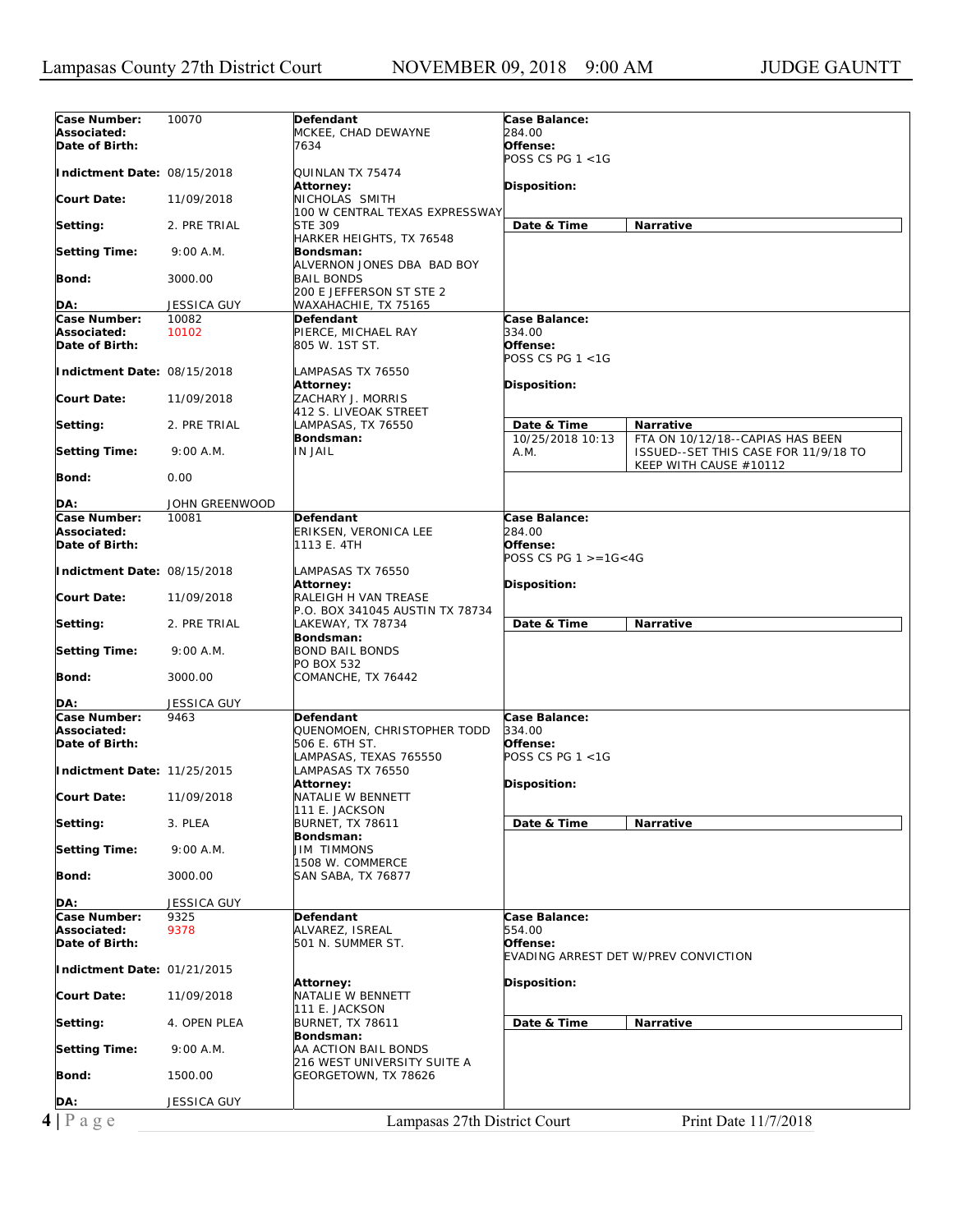| Case Number:                | 9378               | Defendant                    | Case Balance:                        |
|-----------------------------|--------------------|------------------------------|--------------------------------------|
| Associated:                 | 9325               | ALVAREZ, ISRAEL              | 364.00                               |
| Date of Birth:              |                    | 501 N. SUMMER STREET         | Offense:                             |
|                             |                    |                              | EVADING ARREST DET W/PREV CONVICTION |
| Indictment Date: 04/15/2015 |                    | LAMPASAS TX 76550            |                                      |
|                             |                    |                              |                                      |
|                             |                    | Attorney:                    | Disposition:                         |
| <b>Court Date:</b>          | 11/09/2018         | NATALIE W BENNETT            |                                      |
|                             |                    | 111 E. JACKSON               |                                      |
| Setting:                    | 4. OPEN PLEA       | <b>BURNET, TX 78611</b>      | Date & Time<br><b>Narrative</b>      |
|                             |                    | Bondsman:                    |                                      |
| <b>Setting Time:</b>        | 9:00 A.M.          | <b>BOND BAIL BONDS</b>       |                                      |
|                             |                    | PO BOX 532                   |                                      |
| Bond:                       | 1500.00            | COMANCHE, TX 76442           |                                      |
|                             |                    |                              |                                      |
| DA:                         | JESSICA GUY        |                              |                                      |
| Case Number:                | 9974               | Defendant                    | Case Balance:                        |
|                             |                    |                              |                                      |
| Associated:                 |                    | TARDIF, CHRISTOPHER MICHAEL  | 224.00                               |
| Date of Birth:              |                    | 2705 LINDSEY DR              | Offense:                             |
|                             |                    |                              | THEFT FROM PERSON ENH IAT            |
| Indictment Date: 02/14/2018 |                    | COPPERAS COVE TX 76522       |                                      |
|                             |                    | <b>Attorney:</b>             | <b>Disposition:</b>                  |
| <b>Court Date:</b>          | 11/09/2018         | <b>GARY PRUST</b>            |                                      |
|                             |                    | P.O. BOX 6216                |                                      |
| Setting:                    | 6. JURY            | <b>AUSTIN, TX 78762</b>      | Date & Time<br>Narrative             |
|                             | ANNOUNCEMENT       | Bondsman:                    |                                      |
| <b>Setting Time:</b>        | 9:00 A.M.          | A FREEDOM BAIL BONDS         |                                      |
|                             |                    |                              |                                      |
|                             |                    | 120 S. 6TH STREET            |                                      |
| Bond:                       | 20000.00           | GATESVILLE, TX 76528         |                                      |
|                             |                    |                              |                                      |
| DA:                         | JOHN GREENWOOD     |                              |                                      |
| Case Number:                | 9443               | Defendant                    | Case Balance:                        |
| Associated:                 |                    | REED, AMBER TYANE            | 534.00                               |
| Date of Birth:              |                    | 707 W. AVE. E                | Offense:                             |
|                             |                    |                              | POSS CS PG 1 <1G                     |
| Indictment Date: 09/09/2015 |                    | LAMPASAS TX 76550            |                                      |
|                             |                    |                              |                                      |
|                             |                    | <b>Attorney:</b>             | <b>Disposition:</b>                  |
| <b>Court Date:</b>          | 11/09/2018         | NATALIE W BENNETT            |                                      |
|                             |                    | 111 E. JACKSON               |                                      |
| Setting:                    | ADJUDICATION       | <b>BURNET, TX 78611</b>      | Date & Time<br>Narrative             |
|                             | ANNOUNCEMENT       | Bondsman:                    |                                      |
| <b>Setting Time:</b>        | 9:00 A.M.          | <b>ACE BAIL BONDS</b>        |                                      |
|                             |                    |                              |                                      |
|                             |                    |                              |                                      |
|                             |                    | 7850 CR 252                  |                                      |
| Bond:                       | 30000.00           | <b>BERTRAM, TX 78605</b>     |                                      |
|                             |                    |                              |                                      |
| DA:                         | JOHN GREENWOOD     |                              |                                      |
| Case Number:                | 9292               | Defendant                    | Case Balance:                        |
| Associated:                 |                    | JOHNSON, JOHNNA DENAY        | 374.00                               |
| Date of Birth:              |                    | 600 JOSEPHINE ST             | Offense:                             |
|                             |                    |                              | FRAUD DEL CS/PRESCRIPT SCH II        |
| Indictment Date: 11/12/2014 |                    | BURNET TX 78611              |                                      |
|                             |                    | Attorney:                    | Disposition:                         |
| <b>Court Date:</b>          | 11/09/2018         | PAUL HARRELL                 |                                      |
|                             |                    |                              |                                      |
|                             |                    | 412 S. LIVEOAK STREET        |                                      |
| Setting:                    | ADJUDICATION       | LAMPASAS, TX 76550           | Date & Time<br><b>Narrative</b>      |
|                             | ANNOUNCEMENT       | Bondsman:                    |                                      |
| <b>Setting Time:</b>        | 9:00 A.M.          | A-ACTION BONDS               |                                      |
|                             |                    | 503 S LIVE OAK ST            |                                      |
| Bond:                       | 0.00               | LAMPASAS, TX 76550           |                                      |
|                             |                    |                              |                                      |
| DA:                         | <b>JESSICA GUY</b> |                              |                                      |
| Case Number:                | 9832               | <b>Defendant</b>             | Case Balance:                        |
| Associated:                 |                    | RODRIGUEZ, DENISE LOPEZ      | 489.00                               |
| Date of Birth:              |                    | 2982 N HWY 183               | Offense:                             |
|                             |                    |                              | POSS CS PG 1 <1G                     |
|                             |                    |                              |                                      |
| Indictment Date: 07/12/2017 |                    | <b>EARLY TX 76802</b>        |                                      |
|                             |                    | Attorney:                    | Disposition:                         |
| <b>Court Date:</b>          | 11/09/2018         | RICHARD HAMMETT              | PLACED ON DEFERRED ADJUDICATION      |
|                             |                    | PO BOX 1787                  |                                      |
| Setting:                    | ADJUDICATION       | LAMPASAS, TX 76550           | Date & Time<br>Narrative             |
|                             | ANNOUNCEMENT       | Bondsman:                    |                                      |
| <b>Setting Time:</b>        | 9:00 A.M.          | <b>BOND BAIL BONDS</b>       |                                      |
|                             |                    | PO BOX 532                   |                                      |
| Bond:                       | 2500.00            | COMANCHE, TX 76442           |                                      |
|                             |                    |                              |                                      |
|                             |                    |                              |                                      |
| DA:<br>$5 P \text{ a } g e$ | JOHN GREENWOOD     | Lampasas 27th District Court | Print Date 11/7/2018                 |